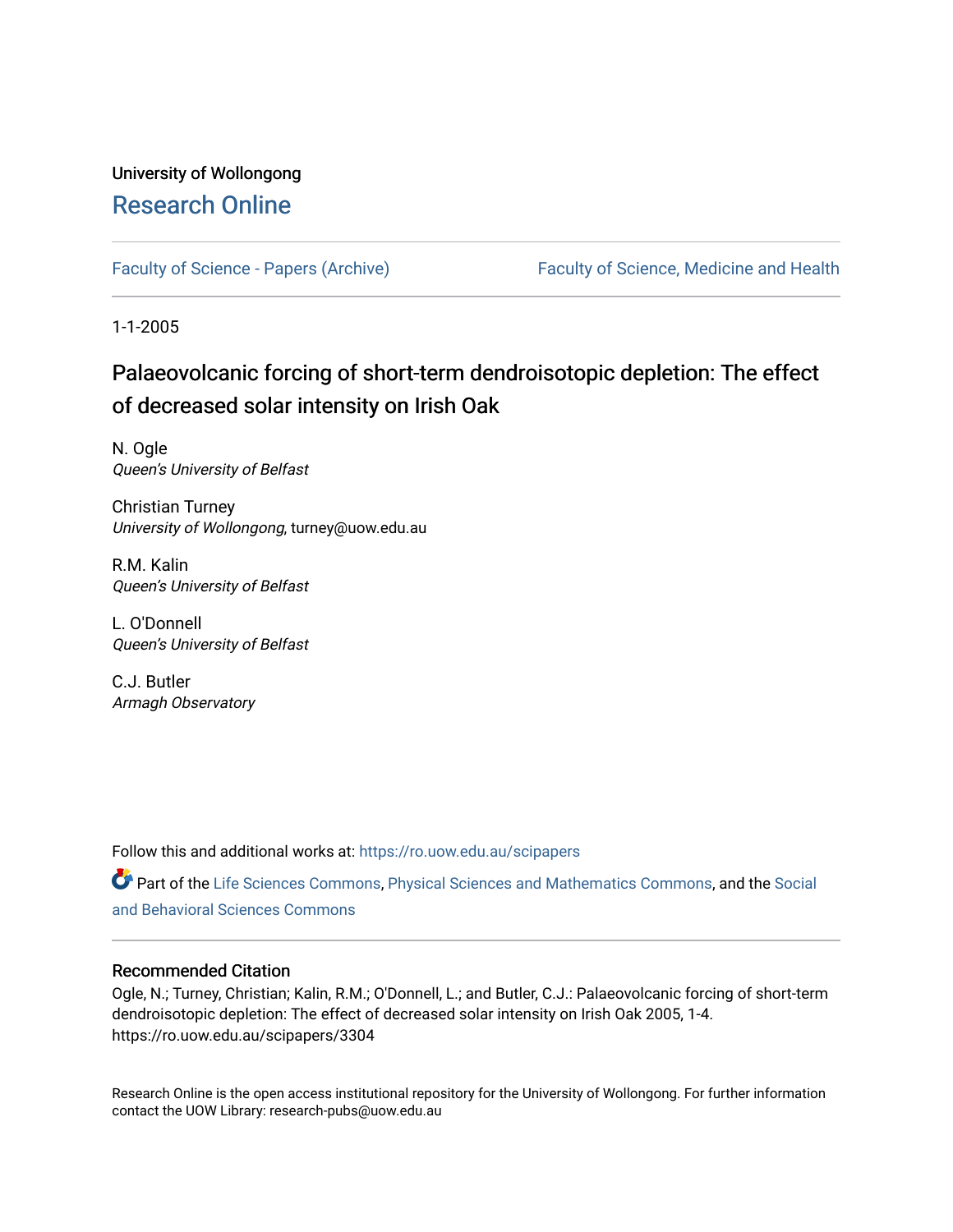# Palaeovolcanic forcing of short-term dendroisotopic depletion: The effect of decreased solar intensity on Irish Oak

### Abstract

The climatic effects of historical volcanic eruptions are well documented in the literature. What are less certain however, are the effects of eruptions on more distant environments, particularly vegetation. Here we present sub-annual  $\rm{ \delta^{13}C}$  records from two high-resolution Irish oak (*Quercus* spp.) chronologies that span the Laki (Grímsvötn) 1783–84 and Tambora 1815 eruptions. In both instances, a significant depletion in δ $^{13}$ C is recorded within the trees following the eruption (~1.8‰). Historical meteorological

datasets from observatories near to the trees sampled demonstrate that the shifts in carbon isotopic content cannot be accounted for by changes in local climate. We postulate atmospheric loading of ejecta from the eruptions resulted in significantly reduced irradiance, increasing discrimination within the trees.

### Keywords

Palaeovolcanic, forcing, short, term, dendroisotopic, depletion, effect, decreased, solar, intensity, Irish, Oak

### **Disciplines**

Life Sciences | Physical Sciences and Mathematics | Social and Behavioral Sciences

### Publication Details

Turney, C., Ogle, N., Kalin, R., O''Donnell, L. and Butler, C. (2005). Palaeovolcanic forcing of short-term dendroisotopic depletion: The effect of decreased solar intensity on Irish Oak. Geophysical Research Letters, 32 (4), 1-4.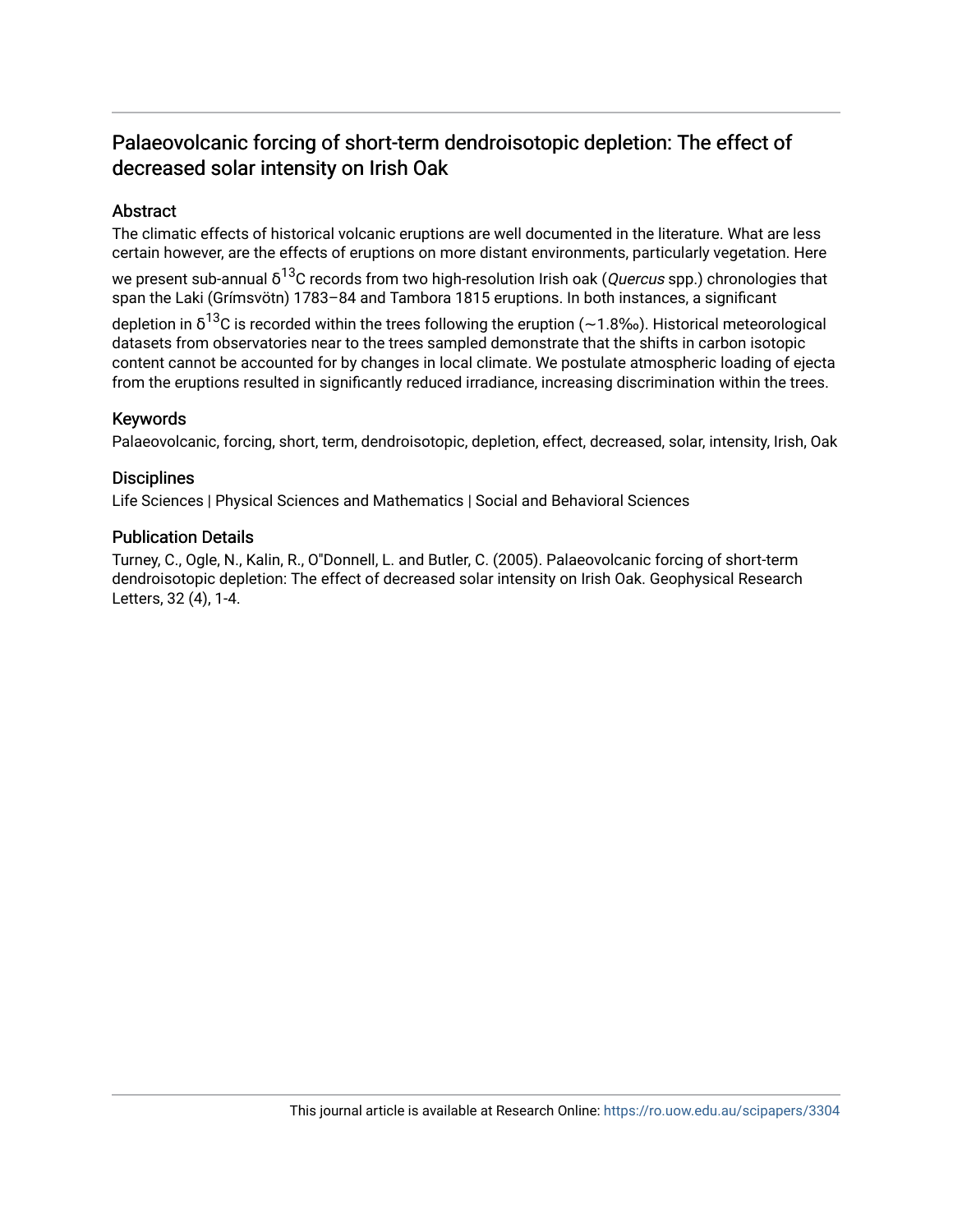## Palaeovolcanic forcing of short-term dendroisotopic depletion: The effect of decreased solar intensity on Irish oak

Neil Ogle,<sup>1,2</sup> Chris S. M. Turney,<sup>1</sup> Robert M. Kalin,<sup>3</sup> Louise O'Donnell,<sup>3</sup> and C. John Butler<sup>4</sup>

Received 28 September 2004; revised 24 November 2004; accepted 18 January 2005; published 22 February 2005.

[1] The climatic effects of historical volcanic eruptions are well documented in the literature. What are less certain however, are the effects of eruptions on more distant environments, particularly vegetation. Here we present subannual  $\delta^{13}$ C records from two high-resolution Irish oak  $(Quercus$  spp.) chronologies that span the Laki (Grimsvötn) 1783 – 84 and Tambora 1815 eruptions. In both instances, a significant depletion in  $\delta^{13}$ C is recorded within the trees following the eruption  $(\sim 1.8\%)$ . Historical meteorological datasets from observatories near to the trees sampled demonstrate that the shifts in carbon isotopic content cannot be accounted for by changes in local climate. We postulate atmospheric loading of ejecta from the eruptions resulted in significantly reduced irradiance, increasing discrimination within the trees. Citation: Ogle, N., C. S. M. Turney, R. M. Kalin, L. O'Donnell, and C. J. Butler (2005), Palaeovolcanic forcing of short-term dendroisotopic depletion: The effect of decreased solar intensity on Irish oak, Geophys. Res. Lett., 32, L04708, doi:10.1029/2004GL021623.

#### 1. Introduction

[2] Considerable research has been carried out investigating the climatic and social repercussions of historical volcanic eruptions [e.g., Zielinski et al., 1995; Stothers, 1996; Pyle, 1997; Brayshay and Grattan, 1999; Sadler and Grattan, 1999], partially because the ejecta can have a significant effect both proximally and more distant from the source. Numerous mechanisms have been proposed for how eruptions can drive global climate on the short, medium and long-term, though the production of fine ash and sulphate aerosols are considered to be the most critical products within a more distant context. Sulphate aerosols are typically 500 nm in diameter, and if sufficiently powerful, an eruption may eject large quantities of these particles into the stratosphere  $(10-30 \text{ km})$ . This loading, in combination with a residence time of several years [Rampino and Self, 1982; Devine et al., 1984], can transport aerosols around the planet in the Junge layer [Legrand and Delmas, 1987] reflecting incoming solar radiation and ameliorating global climate. Two important eruptions that

Armagh Observatory, Armagh, UK.

Copyright 2005 by the American Geophysical Union. 0094-8276/05/2004GL021623

had considerable social and climatic effects both globally and locally were Tambora (1815) and Laki (1783 –84). The former gave rise to colder conditions in Northern Europe over a year after the eruption and the latter resulted in an abnormally hot summer and cold winter immediately following the eruption.

[3] The Tambora eruption (Sumbawa, Indonesia) is attributed to have killed around 90,000 people, largely through famine and disease following the eruption. The force of the eruption was so great (measuring 7 on the Volcanic Explosivity Index (VEI)), that its reverberation was heard up to 2600 km away and the tephra plume extended 1300 km from source [Stothers, 1984]. In addition, Rampino and Self [1982] estimated that the total ejecta to be in the range of 150–200 km<sup>3</sup>. Climatic repercussions were such that mean temperatures decreased in the Northern Hemisphere midlatitudes by  $0.8^{\circ}$ C from 1815–1816, though the pattern was highly variable. For instance, temperatures in central England in 1816 were  $1.5-2.7^{\circ}$ C cooler than those of 1815 [Rampino and Self, 1982]. 1816 subsequently became known as the 'year without a summer' and led to the last great subsistence crisis in Europe [Harrington, 1992]. Stothers [1984] records that in London, 5 months after the eruption there were spectacularly coloured twilights and sunsets. Atmospheric haze was so acute that sunspots became visible to the naked eye and even 2.5 years subsequently some haze still remained.

[4] The Icelandic Laki eruption of 1783–84 was not the most explosive eruption (VEI  $=$  4) especially when compared with Tambora, however the cumulative effect of 8 months of continuous atmospheric loading of sulphuric aerosols resulted in one of the most important climatically and socially repercussive events of the last millennium [Brayshay and Grattan, 1999; Demarée and Ogilvie, 2001]. In demographic terms volcanic aerosol-related death was widespread in Europe and North America [Jacoby et al., 1999; Grattan et al., 2003, 2004]. In England, between August 1783 and February 1784 an estimated 20,000 people died as a consequence of volcanic aerosol levels in the atmosphere [Witham and Oppenheimer, 2004].

[5] In total, 122 Mt of  $SO<sub>2</sub>$  was released from the eruption [Thordarson and Self, 2003], 95 Mt of which reached the upper troposphere/lower stratosphere where in contact with atmospheric moisture created approximately 200 Mt of  $H<sub>2</sub>SO<sub>4</sub>$ . Twenty-five megatons of  $H<sub>2</sub>SO<sub>4</sub>$  remained aloft for over a year, the remaining 175 Mt contributing to the hot, blue, dry fog that hung over the European continent for over a year causing much anomalous atmospheric/ meteorological phenomena [Demarée and Ogilvie, 2001]. In combination with high surface summer temperatures, violent thunderstorms, lightning and hail the fog caused

<sup>&</sup>lt;sup>1</sup>School of Archaeology and Palaeoecology, Queen's University of Belfast, Belfast, UK. <sup>2</sup>

<sup>&</sup>lt;sup>2</sup>Now at Environmental Engineering Research Centre, School of Civil Engineering, Queen's University of Belfast, Belfast, UK. <sup>3</sup>

<sup>&</sup>lt;sup>3</sup>Environmental Engineering Research Centre, School of Civil Engineering, Queen's University of Belfast, Belfast, UK. <sup>4</sup>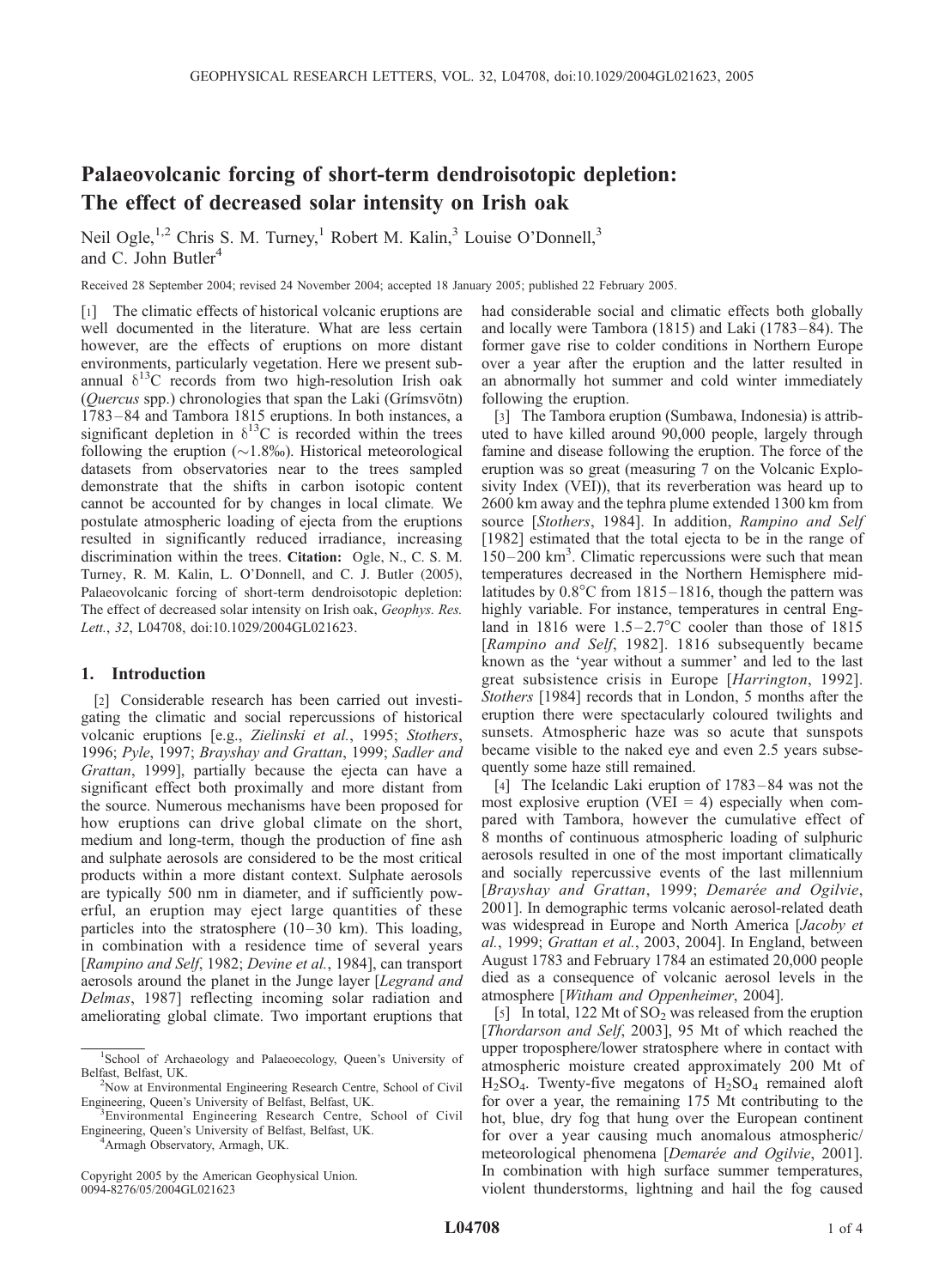profound damage to vegetation through leaf loss, scorching and drying [Grattan and Charman, 1994; Brayshay and Grattan, 1999; Grattan and Pyatt, 1999; Thordarson and Self, 2001; van Swinden, 2001].

[6] A popular method for identifying past eruptions in sites distant from volcanic sources is the use of tree-ring widths (or a variation) to identify periods of stress under which the plant was growing [LaMarche and Hirschboeck, 1984; Baillie and Munro, 1988; Yamaguchi and Lawrence, 1993; Jones et al., 1995; Kalela-Brundin, 1996; Briffa et al., 1998]. The results have often been contradictory, however [Zielinski et al., 1995; Sadler and Grattan, 1999]. Although the method provides high-precision ages on inferred eruptions, not all events are detected using this approach, partially because the extreme effects rarely span more than a growing season, and sampling is often restricted to yearly increments. This study presents a complimentary approach using high-resolution stable carbon isotope  $(\delta^{13}C)$  analysis of Irish oak tree-rings before and after the Tambora and Laki eruptions.

[7] Interpretation of  $\delta^{13}$ C in climate terms is not straightforward. The stable carbon isotope composition of organic material from terrestrial C3 plants reflects the plant metabolism during the lifetime of a given tissue and is directly related to photosynthetic gas exchange [Farquhar et al., 1989]. The discrimination against  $^{13}$ C, relative to  $^{12}$ C, is related to the  $c_i/c_a$  ratio of a leaf:

$$
\delta^{13}C_p = \delta^{13}C_a - a - (b - a) * c_i/c_a \tag{1}
$$

- $\delta^{13}C_p$  the stable carbon isotope composition of organic material, %
- $\delta^{13}$ C<sub>a</sub> the isotopic composition of atmospheric CO<sub>2</sub>, ‰
	- a the isotope fractionation of  $CO<sub>2</sub>$  through air during diffusion into the stomata  $(\approx 4.4\%)$
	- $b$  the fractionation caused by carboxylation  $(\approx -27\%)$
	- $c_i$  internal  $CO_2$  concentrations of the leaf stomatal pore, ppm
	- c<sub>a</sub> external CO<sub>2</sub> concentrations, ppm

 $\delta^{13}C_p$  is therefore intrinsically linked to c<sub>i</sub>/c<sub>a</sub>. Any environmental stress that influences the leaf stomatal conductance and/or net assimilation will affect the  $\delta^{13}C_p$ , through the impacts on  $c_i/c_a$ .

[8] Numerous environmental controls on  $\delta^{13}C_p$  have been proposed, most importantly temperature via leaf-toair vapour pressure deficit [Beerling, 1996; Turney et al., 1999], soil moisture/precipitation [Dupouey et al., 1993; Anderson et al., 1996] and irradiance [Schleser, 1995; Hanba et al., 1996].

#### 2. Methods

[9] The oak tree ring series selected for this report came from Shane's Castle located on the north coast of Lough Neagh in Northern Ireland. Temperature data related to Tambora came from observations made at Armagh Observatory 50 km to the south of the sample site and for the Laki eruption from central England, approximately 200 km to the south-east of the sample site [*Parker et al.*, 1991]. In the laboratory, tree samples were dendrochronologically dated, submerged in water for several days and then each ring pared using a microtome. With a resolution of down to  $20 \mu m$ , more than 30 samples could be shaved from a single ring. Dry wood shavings were then individually bleached to holocellulose in filter paper pouches using a deionised water, sodium chlorite, and hydrochloric acid solution. The process took several days. Five milligrams of dry holocellulose sample was then placed in Vycor $^{\circledR}$  tubing with an excess of copper oxide to act as an oxygen source. The tubes were evacuated, sealed and then heated in a furnace to 950 $\degree$ C. Once cooled the CO<sub>2</sub> generated in the tubes was collected by passing the gas through a dry ice/ ethanol trap and collecting in a suitable vessel under liquid nitrogen. The vessels used to collect the gas were then taken to the mass spectrometer (Micromass 602E) for  $\delta^{13}$ C analysis. Repeat analysis on the same wholewood sample yielded an analytical precision of better than 0.2% (at  $1\sigma$  confidence limits).

#### 3. Results and Discussion

[10] The dataset spanning the Tambora eruption (1814– 1819) is given in Figure 1a. The  $\delta^{13}$ C values vary over a  $3\%$  range  $(-21.5\%$  to  $-24.5\%$ ) [Ogle, 1995]. A rapid depletion in  $\delta^{13}$ C values is recorded throughout the entire 1816 growing season (March –September) with a total depletion of approximately 1.6%.

[11] 1817, the narrowest ring of the series indicates reduced growing conditions at this time, two years after the eruption of Tambora. In contrast, the isotopic values are partially recovering with a gradual enrichment in  $^{13}$ C prior to further depletion in 1818 before a sharp enrichment in 1819.

[12] Figure 1b displays a similar scenario for the Laki eruption of  $1783-84$ . In this data set ranging from  $1781-$ 1786 the total spread in  $\delta^{13}$ C values is approximately 3.5‰. Throughout 1783 and into 1784  $\delta^{13}$ C values deplete by as much as approximately 2% before values become more enriched during the summer months of 1784 and reach their pre-eruption values at the start of 1785. With abnormally high surface air temperatures in 1783 one would expect  $\delta^{13}$ C to enrich therefore we discard temperature as a forcing mechanism for the observed depletion.

[13] So it appears that both the isotopic records of Laki and Tambora record shifts to lighter values for approximately 6 and 10 months respectively. What is most intriguing with the isotope data in both of these cases is the apparent time lag of depletion following both eruptions. In the case of Tambora, the wood appears to be recording a shift in photosynthetic conditions sometime around 8 months following the eruption coincident with models that calculate the time it takes for aerosols from low latitude eruptions to reach higher latitudes. The depletive effect of the Laki eruption is almost instantaneous suggesting a relationship with tropospheric aerosol transport from this relatively close volcano. Continued depletion in later years could be related to stratospheric aerosol load.

[14] Studies on northwest European terrestrial speciesand organ-specific plant macrofossils suggest a shift of  $\sim$ 1.5% associated with the transition from the Late glacial Interstadial (a period of comparable warmth to the present) to the Younger Dryas Stadial [*Turney et al.*, 1997], a shift in magnitude similar to that seen in the Shane's Castle tree-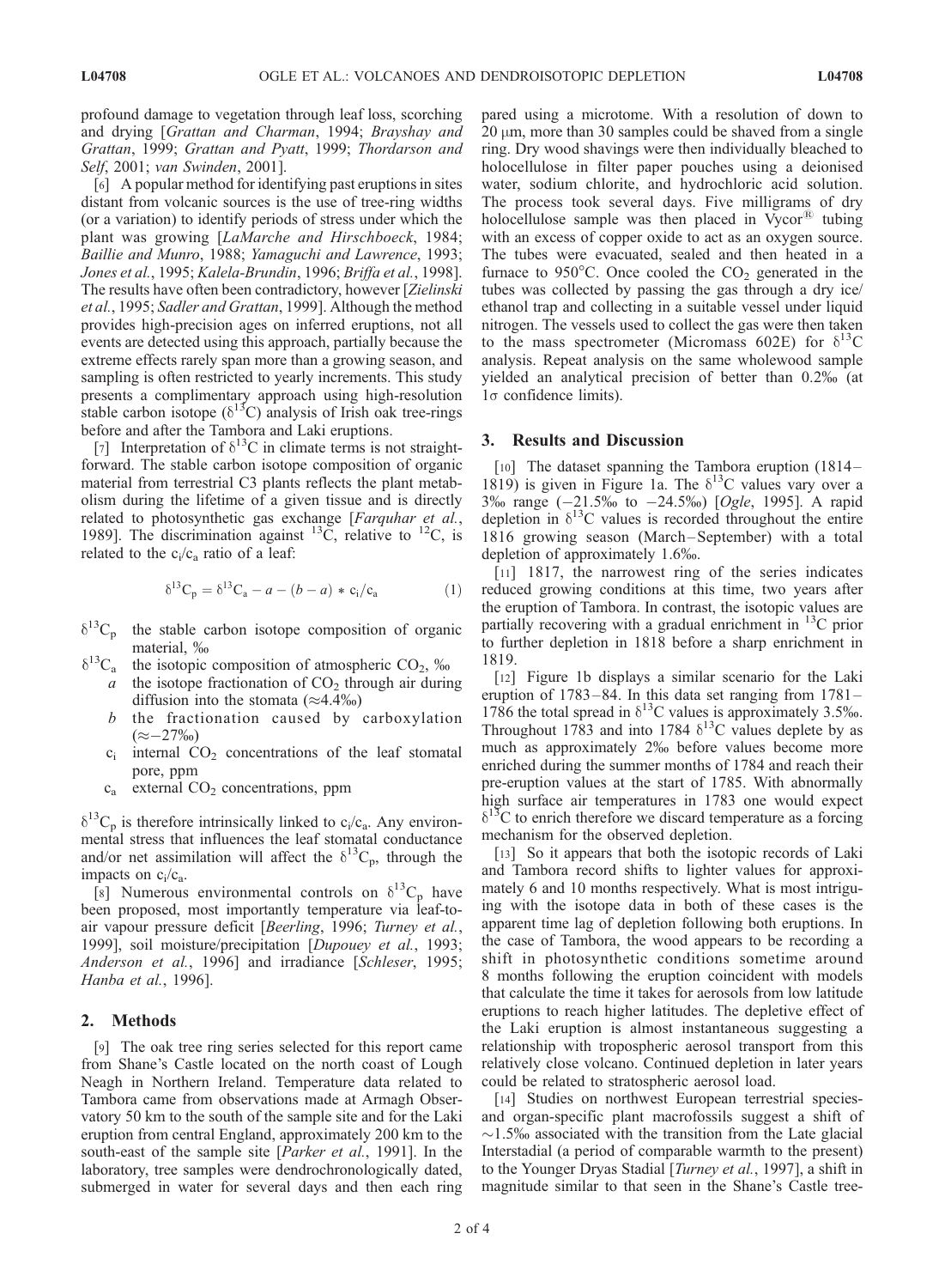

Figure 1.  $\delta^{13}$ C values (blue lines) and weekly growing season (March –September) temperature record (red lines) spanning (a)  $1814 - 1819$  and (b)  $1781 - 1786$ . The approximate timing of the Tambora and Laki eruptions in the record is noted. See color version of this figure in the HTML.

rings. The associated temperature decline into the Younger Dryas was of the order of  $6^{\circ}$ C during the warmest months [Lowe et al., 1999], several degrees greater in variation than that observed in our records. It seems again unlikely therefore, that changes in temperature can account for the significant shifts in  $\delta^{13}$ C values following either eruption.

[15] In the absence of other stress-inducing conditions we suggest possible causes for  $\delta^{13}$ C depletion. As a result of the Tambora eruption the Icelandic low pressure area was forced southwards bringing cooler conditions to Western Europe with increased summer rainfall. Perhaps this may explain the Tambora depletion but not Laki with its associated high summer temperatures in 1783. A second possible cause for the depletions could be the volume of sulphur compounds in the atmosphere having an adverse effect on photosynthesis. Related to this however we believe is the most likely cause: a decrease in irradiance caused by increased light scattering and light absorbing as a result of aerosols in the atmosphere generated by both eruptions. The Dust Veil Index of Lamb [1970], the Volcanic Explosivity Index of Newhall and Self [1982] and the recent estimates of Hartmann and Mouginis-Mark [1999] and Thordarson and Self [2003] point to the high aerosol content generated by both eruptions. While surface temperatures may have been marginally cooler regionally (the 1783 summer tem-

peratures notwithstanding), plants are extremely sensitive to decreases in sunlight below optimal conditions. Contemporary studies indicate that changes in the  $\delta^{13}$ C of terrestrial plant tissue can result from changes in light levels. Decreasing irradiance leads to low photosynthetic activity, increasing the intercellular  $CO<sub>2</sub>$  concentration and resulting in a relative depletion in  ${}^{13}\tilde{C}$  [Ehleringer et al., 1986; Farquhar et al., 1989; Schleser, 1995]. It seems likely, therefore, that the significant shifts in isotopic values we record here are as a result of changes in irradiance and not meteorological conditions per se.

[16] European oak ring width chronologies narrow in the years following Tambora, suggesting the trees were responding to a downturn in climatic conditions and a reduction in growth, but ring widths immediately following the Laki eruption do not show an appreciable narrowing. Narrow rings can be found in 1785 –1786 – 1787 but whether or not this is volcanic-related is questionable [Zielinski et al., 1995]. Pine chronologies however from Eurasia and North America do show a distinct paling and a reduction in density in the years following Laki [Zielinski et al., 1995; Kalela-Brundin, 1996]. Therefore it would appear that this isotopic method of detecting past volcanic eruptions may compliment and support the traditional techniques of ring widths or ring densities.

#### 4. Conclusions

[17] While it is accepted that temperatures on a regional scale take a downturn in response to massive volcanic eruptions this study has shown that despite growing season temperatures remaining constant in the North of Ireland at the time of the Laki and Tambora eruptions,  $\delta^{13}$ C in an Irish oak exhibited rapid depletion. We believe the most likely cause for these depletions is a response to ejecta loading the stratosphere or when the prevailing environmental conditions allow, the troposphere, and occlude the sun thereby hindering optimal photosynthetic operation and allowing the maintenance of high intercellular  $CO<sub>2</sub>$  concentrations. We consider  $\delta^{13}C$  to be a sensitive, precise indicator of past volcanic eruptions that compliments more traditional techniques, such as ring widths or ring densities and should be used alongside other methods. We acknowledge the limitations of the sampling strategy of this study but the results warrant further investigation.

[18] **Acknowledgment.** We thank D. M. Brown for provision of wood samples, S. Hoper for mass spectrometer analysis and staff at the Armagh Observatory and Meteorological Office, Bracknell, UK for the provision of weather data.

#### References

- Anderson, J. E., J. Williams, P. E. Kriedemann, M. P. Austin, and G. D. Farquhar (1996), Correlations between carbon isotope discrimination and climate of native habitats for diverse Eucalypt taxa growing in a common garden, Aust. J. Plant Physiol., 23, 311 – 320.
- Baillie, M. G. L., and M. A. R. Munro (1988), Irish tree rings, Santorini and
- volcanic duct veils, *Nature*, 332, 344–352.<br>Beerling, D. J. (1996), <sup>13</sup>C discrimination by fossil leaves during the lateglacial climate oscillation 12 – 10 ka BP: Measurements and physiological controls, Oecologia, 108, 29-37.
- Brayshay, M., and J. Grattan (1999), Environmental and social responses in Europe to the 1783 eruption of the Laki fissure volcano in Iceland: A consideration of contemporary documentary evidence, in Volcanoes in the Quaternary, edited by C. R. Firth et al., Geol. Soc. London Spec. Publ., 161, 173-187.